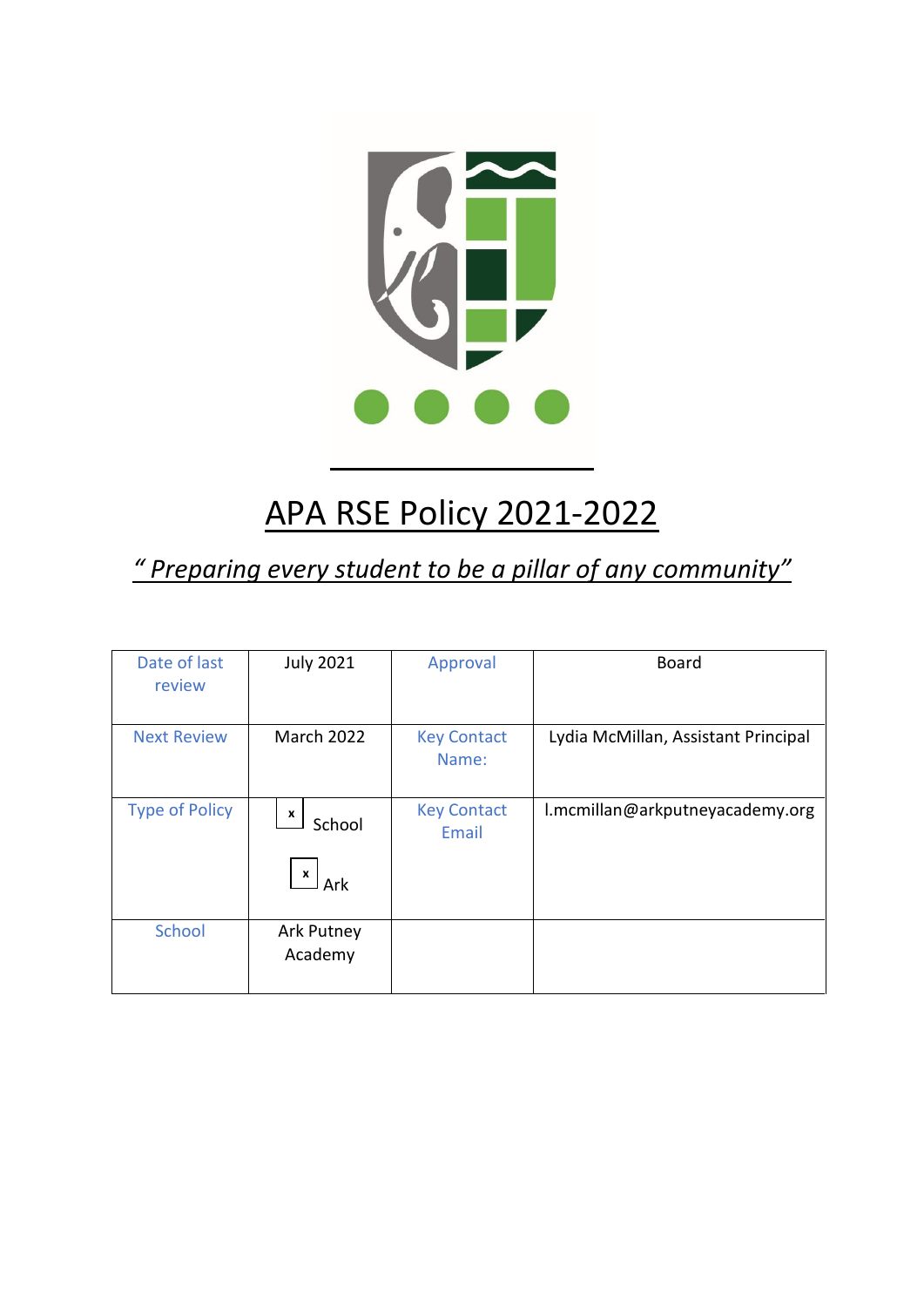At Ark Putney Academy everything we do is centred around our six pillars. Effort, Enthusiasm, Independence, Commitment, Teamwork and Community. These pillars underpin our ethos, and these continue to be prevalent during the planning and delivery of RSE. Our RSE curriculum has been decided, planned and reviewed by SLT and governance, incorporating our six pillars throughout.

To see an overview of when and where each area of the curriculum is delivered it can be foun[d here.](https://arkputney.org/page-strips/pscherse-and-re)

Intent

1. To promote commitment by:

equipping students with the knowledge, skills and character traits

required for them to realise their goals.

2. To promote effort by:

providing students with the want to learn more about relationships, sex and health education.

3. To promote enthusiasm by:

ensuring students understand that healthy relationships has a positive impact on self-esteem and enables our students to have positive views of relationships, sexuality and sex.

#### 4. To promote Independence by:

ensuring students make safe choices in the physical and online world

and know how to respond if they become unsafe;

#### 5. To promote Teamwork by:

ensuring students form positive beliefs, values and attitudes and encourage their peers to do so.

6. To promote community by:

#### a. embedding a culture of personal and mutual acceptance and respect;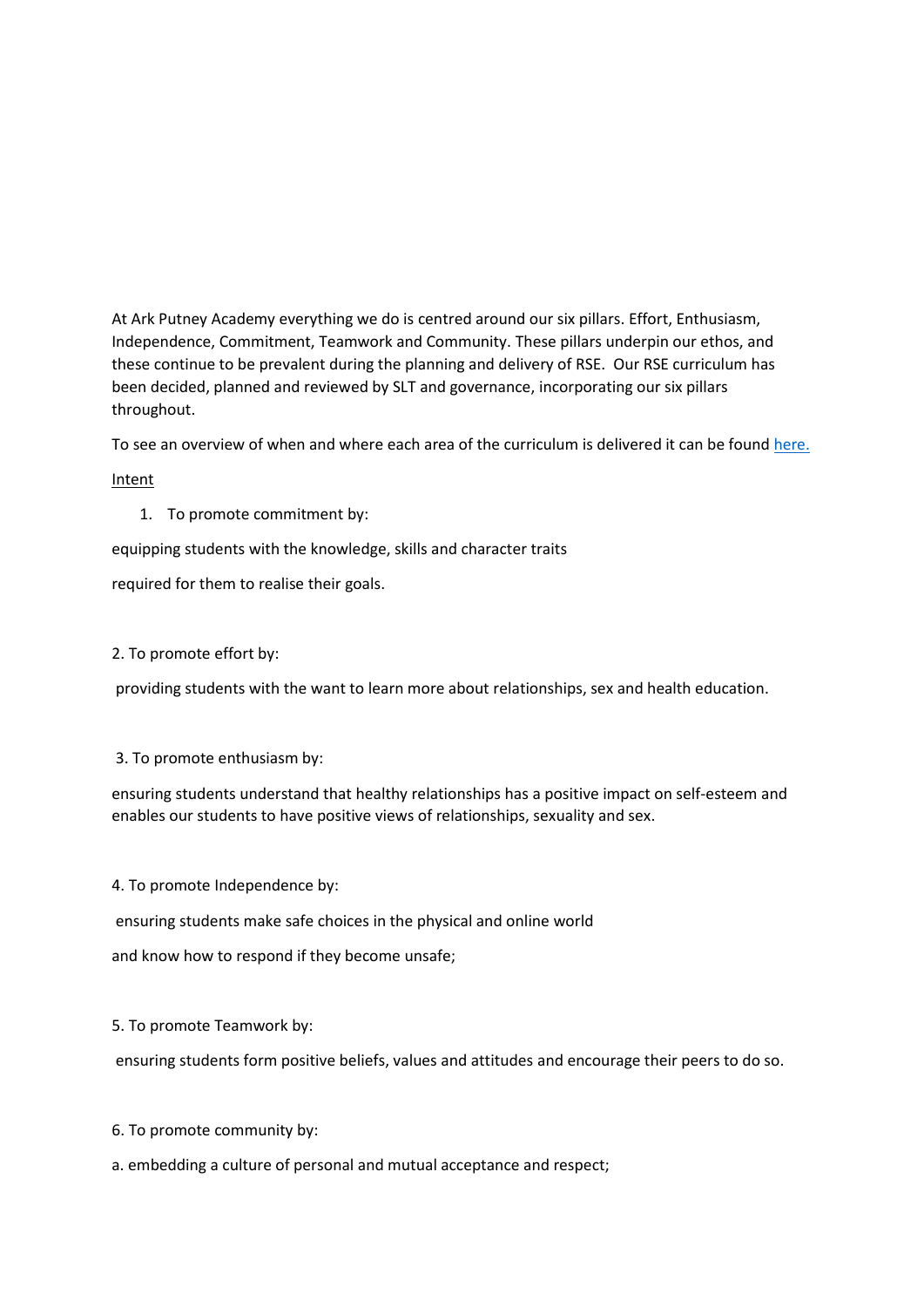b. ensuring students develop a view of the world that reflects the diverse

society in which we live and that is representative of all faiths and none.

#### 7. To promote being a pillar of any community

a. ensuring all students have access to age-appropriate information free

from stereotyping or discrimination that enables them to realise their goals.

#### Implementation

Relationships, Sex and health education are delivered through the following aspects of school life.

The UK Government outlines the subject content for relationships, sex and health [here:](https://assets.publishing.service.gov.uk/government/uploads/system/uploads/attachment_data/file/1019542/Relationships_Education__Relationships_and_Sex_Education__RSE__and_Health_Education.pdf)

- Weekly 50-minute PSHE lesson
- Tutor Time- issues linked to current affairs
- Drop Down Days
- Whole School Assemblies
- Science Curriculum
- Year Team Assemblies

Those who take ownership for the planning and delivery of RSE.

- Head of Year
- Form Tutor
- Science Staff
- Assembly Lead- SLT and HOD

Where possible external agencies visit the school to provide age-appropriate sessions.

As an Academy we ensure that all students can access the material delivered. Where students have additional needs, adaptations take place.

- Scaffolding when discussing complex issues.
- Scaffolding when completing complex activities.
- Using our T and L strategies increase level of checking for understanding i.e MWB.
- All sessions are delivered with a coloured background to support Dyslexia.
- Students with EHCP will have lessons and resources adapted in line with the SEN provision stated in their EHCP.

#### Impact

The RSE curriculum at Ark Putney Academy operates a zero-tolerance policy towards all forms of discrimination and harassment.

Based on feedback from the Regional Director we feel confident that:

- RSE is delivered consistently
- Students respect the space and are bought in to the process
- Teaching and Learning Strategies are used in the delivery of RSE across the Academy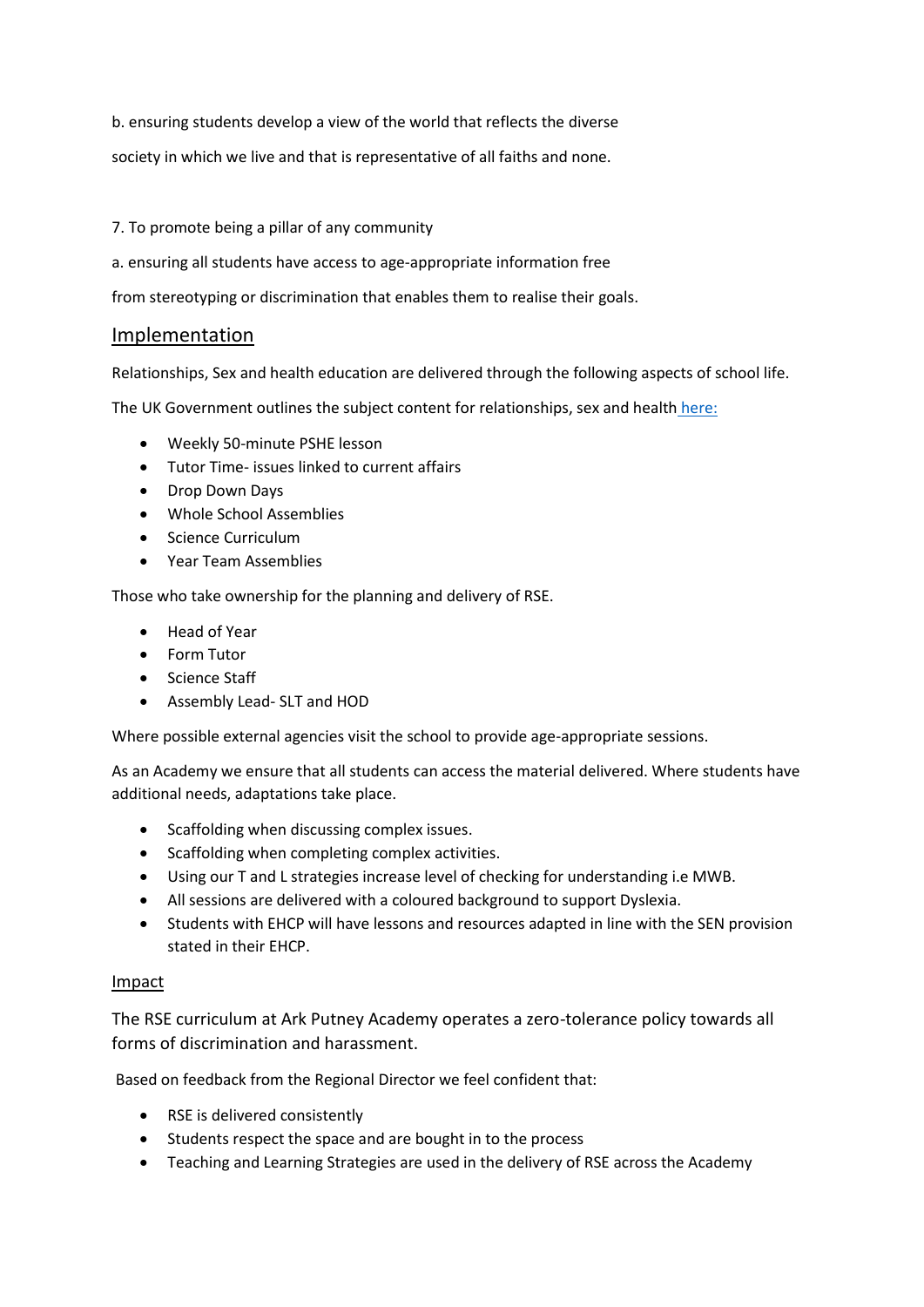• Climate for learning in these lessons feel safe and deliberate.

In a recent student survey the question "I have a safe adult that I can go to with a problem" scored a 6.3 (1=lowest,8=highest).

Throughout the Year student panels ( age-appropriate) are held to evaluate the impact of the RSE curriculum asking the following questions:

- What behaviours are expected of students at APA?
- Are you confident that if you report and incident it will be dealt with by a member of staff?
- Do you feel safe at APA?
- Do you know how to stay safe online?
- Can you describe what a healthy relationship looks like at different levels?
- Do you know the legal ages for social media apps?
- Do you know the legal ages for consent?
- Do you know the legal ages for engaging in sexual activity in the UK?

### Development of the Policy

As a school we informed our decision on the development planning and delivery of the RSE by:

- [Department of Education and Guidance on the teaching of RSE](https://www.gov.uk/government/publications/relationships-education-relationships-and-sex-education-rse-and-health-education)
- [Keeping children safe in education, 2021](https://assets.publishing.service.gov.uk/government/uploads/system/uploads/attachment_data/file/1021914/KCSIE_2021_September_guidance.pdf)
- Student Panel (a cross-section of all students)
- Peer review by another Head Teacher
- Feedback from HOY
- School's response to the prevention of Peer on Peer abuse

#### Definition of relationships and sex education:

Ark Putney Academy defines relationships and sex education as:

- Understanding and knowledge of the different types of relationships.
- Understanding and knowledge of how to be part of different types of relationships.
- Skills to respect other people's relationships.
- Ability to stay safe in a relationship.
- Skills to sustain healthy relationships.
- Skills and knowledge to remain safe online.
- Awareness of laws related to sex, sexual health, relationships, and young people.

#### APA Link with Parent and Carers

Ark Putney wants to ensure that parents and carers see our RSE provision as supportive and complementary to their teaching as parents at home.

Parents have the right to request that their child is withdrawn from all of some of this content. Where parents wish to withdraw their child, please write a letter stating so to Lydia McMillan, Assistant Principal. *L.mcmillan@arkputneyacademy.org*. As an Academy it is a priority, we work together so following the e-mail a discussion with be held with the family to ensure all wishes are understood and to discuss our curriculum design.